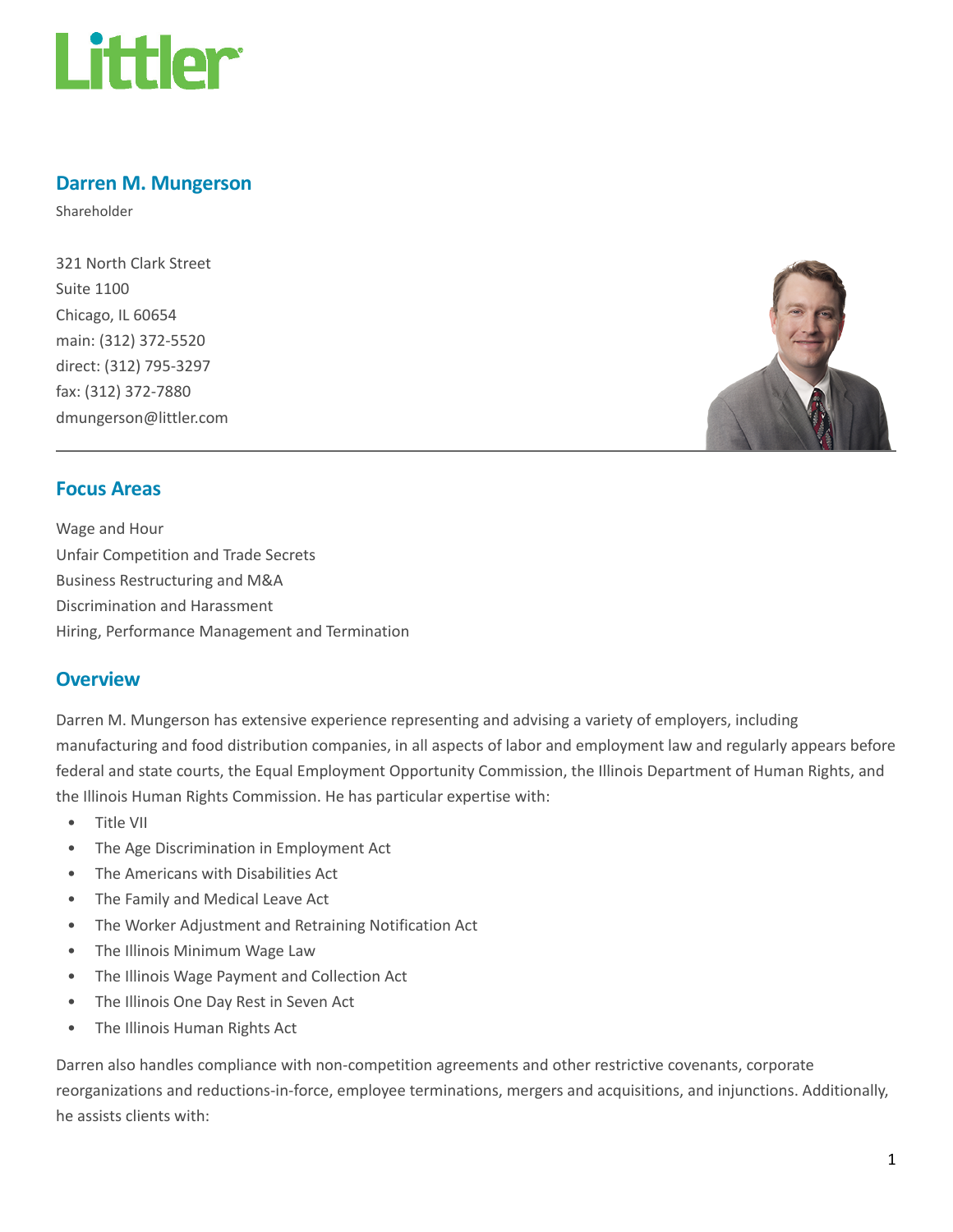- Drug and alcohol policies and issues
- Employee handbooks and policies
- Employment discrimination and harassment claims
- Litigation avoidance
- Office of Federal Contract Compliance Programs audits and proceedings
- National Labor Relations Board proceedings
- Collective bargaining
- Labor arbitrations
- Union avoidance
- Wage and hour laws

Darren speaks on a variety of employment law topics for clients and organizations and has given presentations on union avoidance and harassment training, among other issues. He is a co-editor of Littler's Midwest Employer (Illinois Section) and a contributing editor to the BNA treatise, The Developing Labor Law.

A member of Littler Mendelson's Business Restructuring and Unfair Competition and Trade Secrets practice groups, Darren also serves on the firm's Audit Committee. Prior to joining Littler, he spent 10 years in the labor and employment department of another law firm.

## Professional and Community Affiliations

- Member, Labor and Employment Law Section, American Bar Association
- Member, Labor and Employment Law Section, Illinois State Bar Association

#### **Recognition**

• Named, The Best Lawyers in America©, 2021-2022

#### **Education**

- J.D., Harvard Law School, 1998, cum laude
- B.S., University of Illinois, Urbana-Champaign, 1995, Highest Honors, Bronze Tablet

## Bar Admissions

Illinois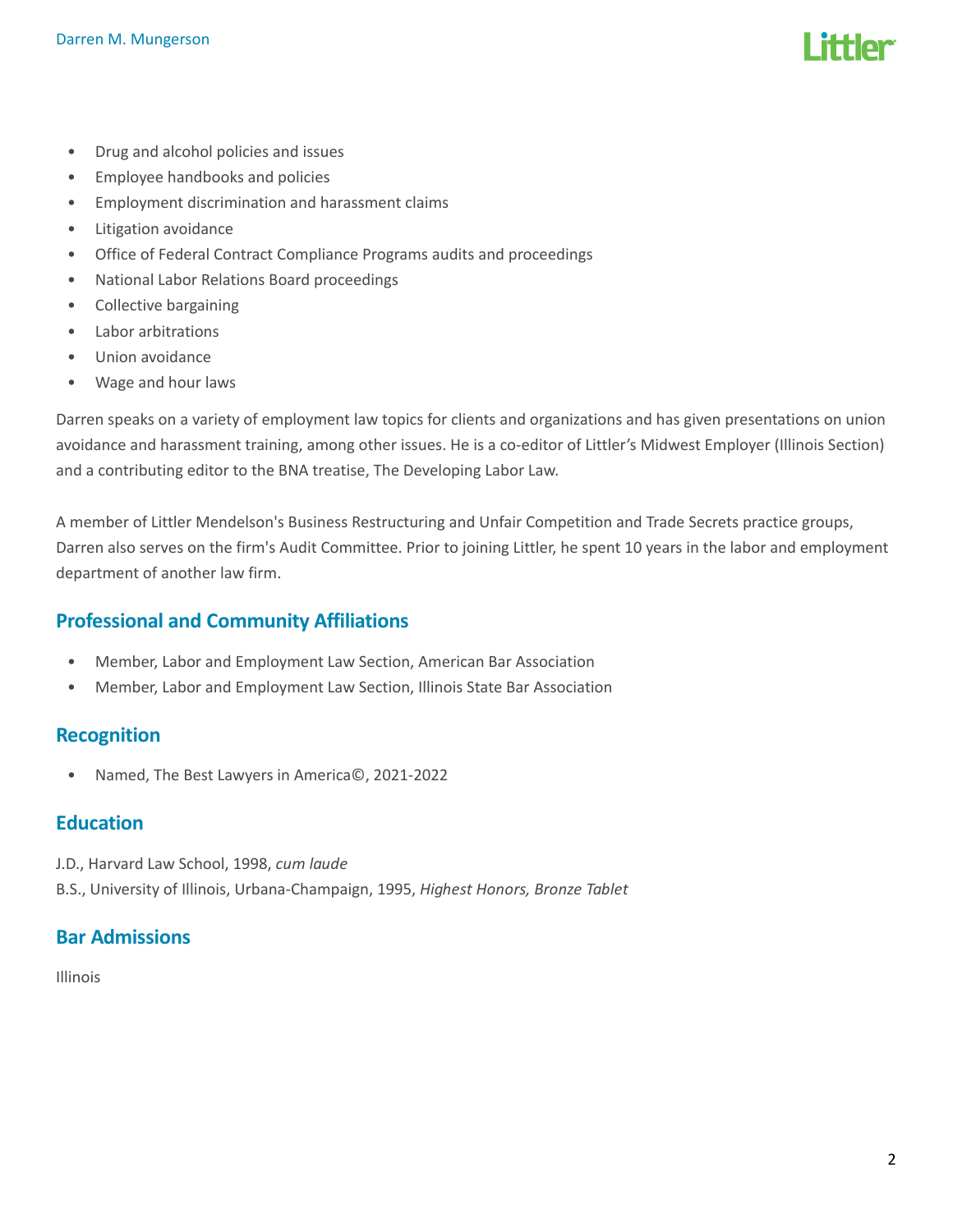

#### **Courts**

- U.S. Court of Appeals, 3rd Circuit
- U.S. Court of Appeals, 7th Circuit
- U.S. District Court, Central District of Illinois
- U.S. District Court, Southern District of Illinois
- U.S. District Court, Northern District of Illinois

## Publications & Press

How Day-Of-Rest Law Changes May Affect Ill. Employers

Law360 June 21, 2022

# Illinois Amends One Day Rest in Seven Act, Adding Stricter Penalties and More Stringent Notice Requirements Littler ASAP

May 26, 2022

#### Best Lawyers in America© 2022 Edition Honors More Than 240 Littler Lawyers

Littler Press Release August 19, 2021

#### Best Lawyers in America© 2021 Edition Honors More Than 250 Littler Lawyers

Littler Press Release August 20, 2020

#### Treasure Island Workers Protest Loss of Wages, Health Benefits

Chicago Tribune October 8, 2018

Illinois Employers to Face Shifting Regulatory Burdens in 2018 Cook County Record December 11, 2017

#### Will Illinois Ban Salary History Inquiries? Hang on for a Bumpy Override!

Littler ASAP October 30, 2017

#### Employers Call New Cook County Sick Leave Law an Administrative Nightmare

Chicago Tribune June 29, 2017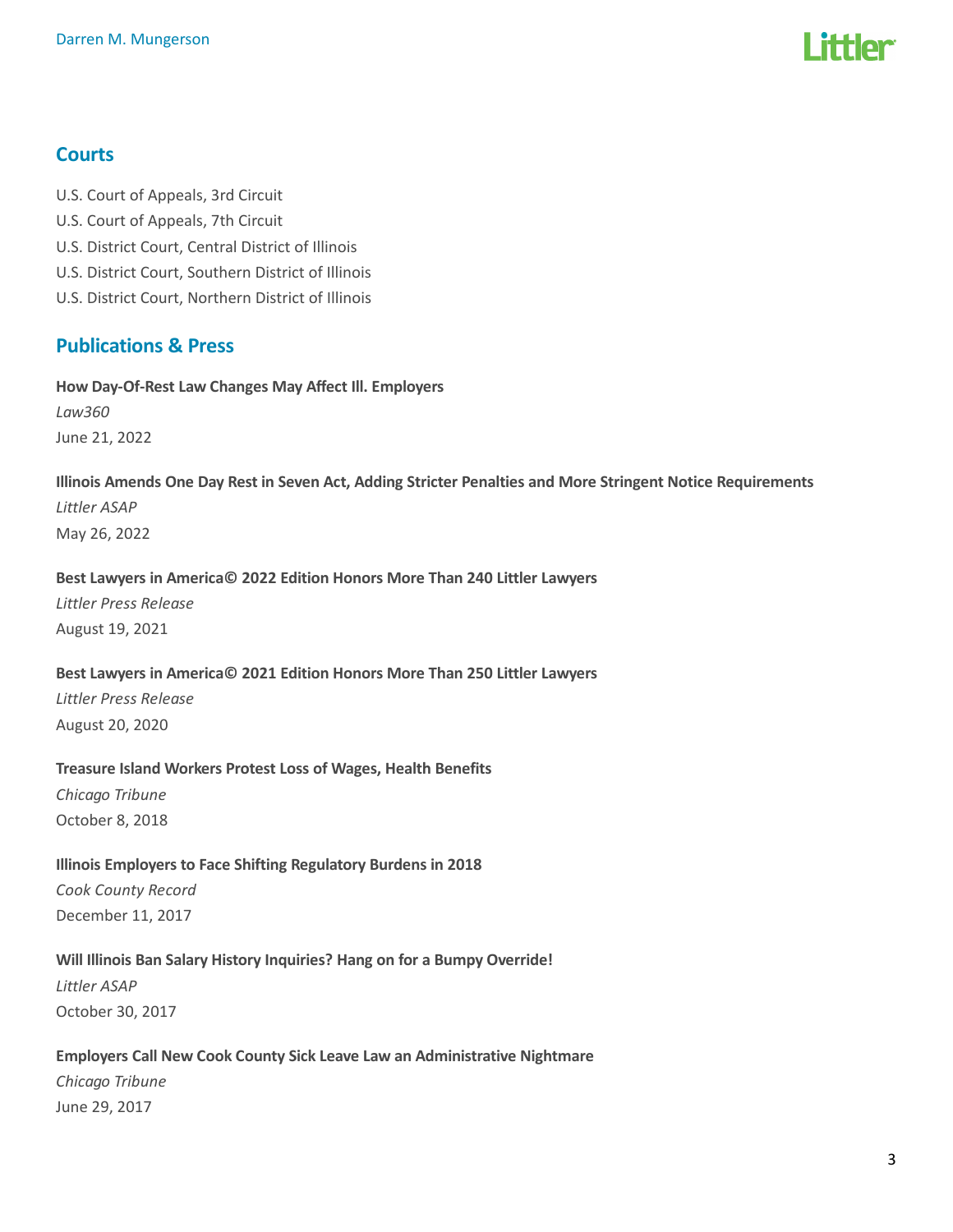

# Cook County, Illinois Publishes Final Rules for Sick Leave Ordinance: Employers, Are You Ready? Littler ASAP

June 7, 2017

#### Appeals Court: Suburban Firm Unfairly Retaliated Against Strike by Sending Jobs South

The Chicago Tribune August 18, 2016

## 2016 Brings Changes in Statewide Labor and Employment Laws The Cook County Record

December 26, 2015

### Chicago Minimum Wage Ordinance Goes Into Effect July 1, 2015 Littler ASAP July 1, 2015

#### Northern District of Illinois Grants Employer Summary Judgment in "Dual Jobs" Tip Credit Case

Littler ASAP February 2, 2015

## Illinois Department of Human Rights Issues Approved Employer Posting for Pregnancy Rights Littler ASAP December 15, 2014

## Chicago Mayor Rahm Emanuel Signs Executive Order Raising Minimum Wage to \$13 Per Hour For Employees of City Contractors & Concessionaires Littler ASAP September 9, 2014

## Illinois Amends the Human Rights Act to Provide Greater Protections Regarding Pregnancy Littler Insight August 29, 2014

#### Illinois Enacts New Law Impacting Inquiries on Criminal Background Checks

Littler Insight July 21, 2014

## Illinois Appellate Court Finds Insufficient Consideration Where Employer Relied on Under Two Years Employment in Support of Noncompetition and Nonsolicitation Agreements Littler ASAP July 18, 2013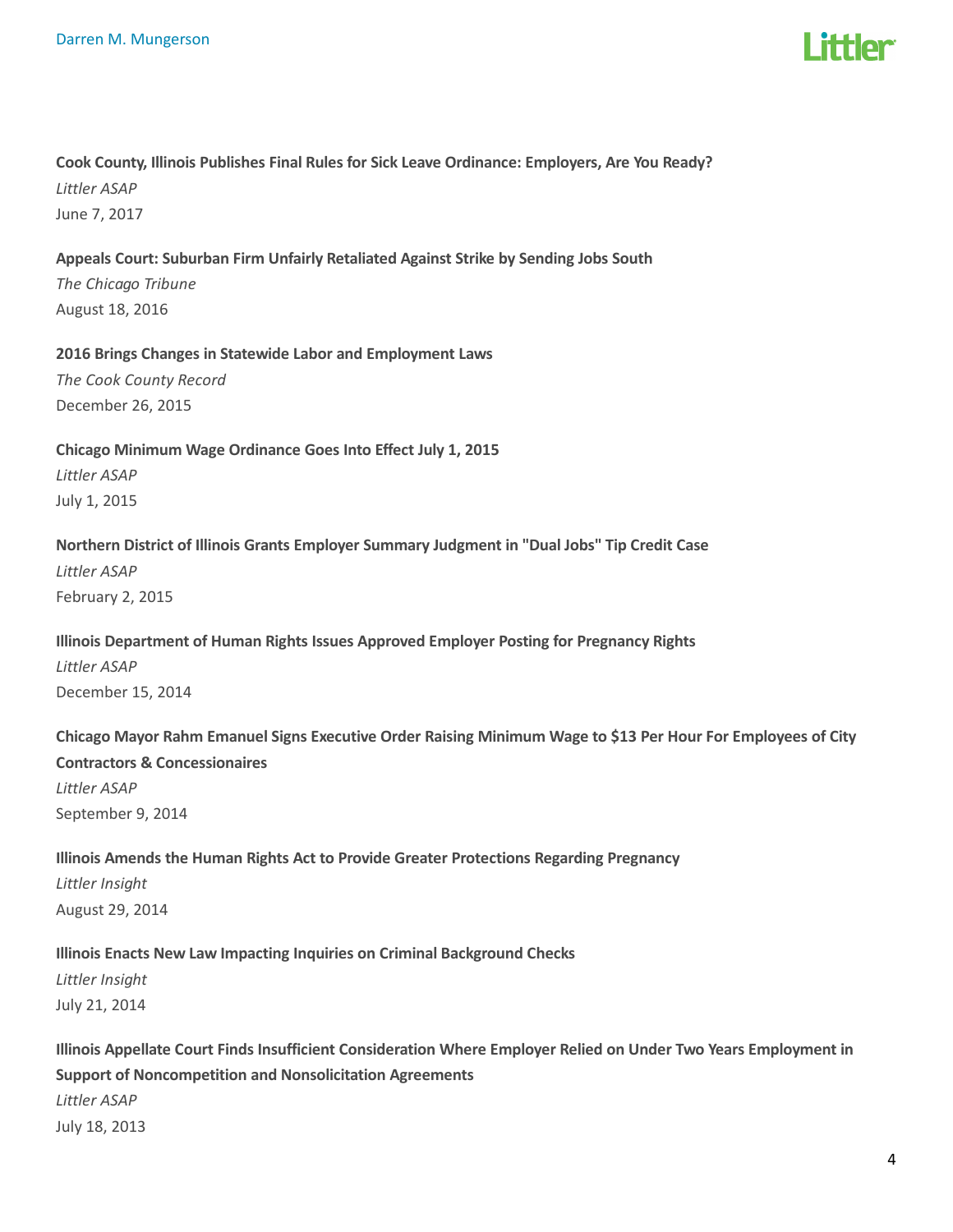

#### Illinois Appellate Court Applies Reliable Fire Retroactively to Reverse and Remand Hair Salon Restrictive Covenant Case Littler ASAP

February 14, 2012

#### Illinois Supreme Court Expands Scope of Covenants Not to Compete

Littler ASAP December 6, 2011

#### Illinois Supreme Court Expands Scope of Covenants Not to Compete

Littler Insight December 6, 2011

# Illinois Legislators Seek to Revive the Illinois Covenants Not to Compete Act Littler ASAP

April 15, 2011

#### Illinois Gets Tough on Wage Theft

Littler Insight September 2, 2010

## Illinois Amends State Equal Pay Act to Extend Filing Periods and Adopt Ledbetter Paycheck Standard Littler Insight

September 11, 2009

#### Littler Mendelson Welcomes Darren M. Mungerson to the Chicago Office

Littler Press Release August 11, 2008

## Speaking Engagements

Chicago and Cook County, Illinois Paid Sick Leave Ordinances Take Effect August 15, 2017

## Hot Topics in HR: US

International Practice Management Association (IPMA) 2016 Annual Conference & Expo Toronto, Ontario, Canada October 15, 2016

#### Illinois Employment Law Update October 22, 2014